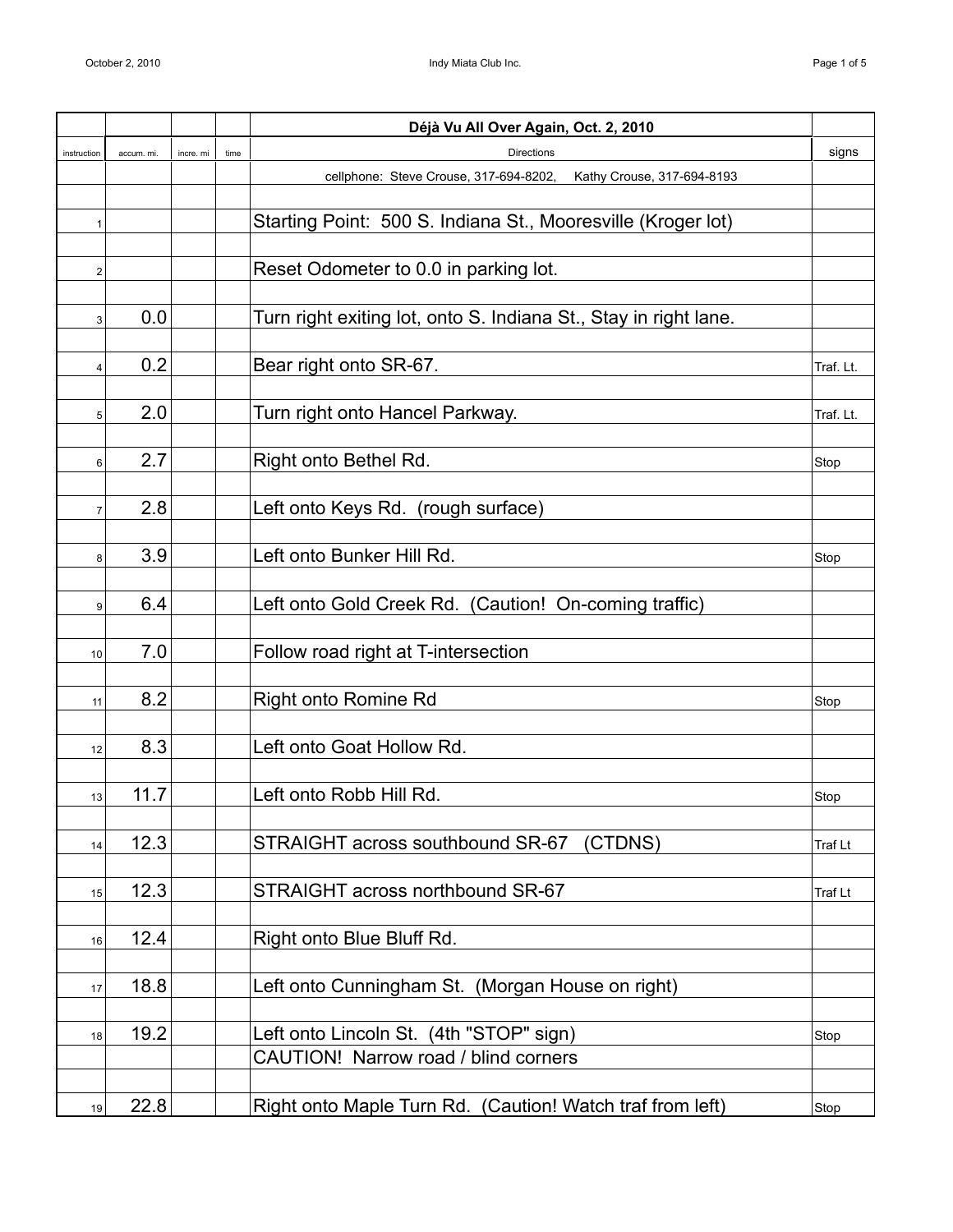| 20 | 24.8 |   | Left onto Old SR-37                                            | Stop    |
|----|------|---|----------------------------------------------------------------|---------|
|    |      |   |                                                                |         |
| 21 | 25.1 |   | Marathon gas station / restroom break if needed                |         |
|    |      |   |                                                                |         |
| 22 | 0.0  |   | Reset Odometer to 0.0 at intersection with SR-37               | Stop    |
|    |      | X | To avoid chip/oil road, use instructions on page 5.            |         |
|    |      |   | Cross southbound SR-37 / Turn left onto northbound SR-37       |         |
|    |      |   |                                                                |         |
| 23 | 0.1  |   | Immediate right onto Egbert Rd.                                |         |
|    |      |   |                                                                |         |
| 24 | 0.9  |   | Right onto Centennial Rd.                                      |         |
|    | 3.2  |   | Hazardous corner / S-curve / use low speed                     |         |
| 25 |      |   |                                                                |         |
|    | 3.7  |   | Left onto SR-44. CTDNS!                                        |         |
| 26 |      |   |                                                                | Stop    |
| 27 | 4.1  |   | Bear right (straight) onto St. John Rd. (when SR-44 goes left) |         |
|    |      |   | CAUTION! Narrow road & blind corners                           |         |
|    |      |   |                                                                |         |
| 28 | 5.5  |   | CTDNS!<br>Left onto Old Morgantown Rd.                         | Stop    |
|    |      |   |                                                                |         |
| 29 | 7.3  |   | Bear right onto Conservation Club Rd.                          | Stop    |
|    |      |   |                                                                |         |
| 30 | 7.9  |   | Left onto Hickey Rd. (Street sign hidden on left.)             |         |
|    |      |   |                                                                |         |
| 31 | 11.9 |   | Slow. Entering Morgantown.                                     |         |
|    |      |   |                                                                |         |
| 32 | 12.0 |   | Straight at intersection onto SR-135                           | Traf Lt |
|    |      |   |                                                                |         |
| 33 | 12.2 |   | Bear right onto S. Marion St. (when SR-135 bends left)         |         |
|    |      |   |                                                                |         |
| 34 | 12.3 |   | Right onto Pike St. (becomes Lick Creek Rd.)                   |         |
|    |      |   |                                                                |         |
| 35 | 15.3 |   | Follow road left at intersection with Hassetown Rd.            |         |
|    |      |   |                                                                |         |
| 36 | 20.4 |   | Right onto SR-45 (CAUTION! Watch for traffic from left.)       | Stop    |
|    | 21.7 |   |                                                                |         |
| 37 |      |   | Right onto Carmel Ridge Rd. (Watch for some gravel.)           |         |
|    | 25.3 |   | Straight at Richards Rd.                                       |         |
| 38 |      |   |                                                                | Stop    |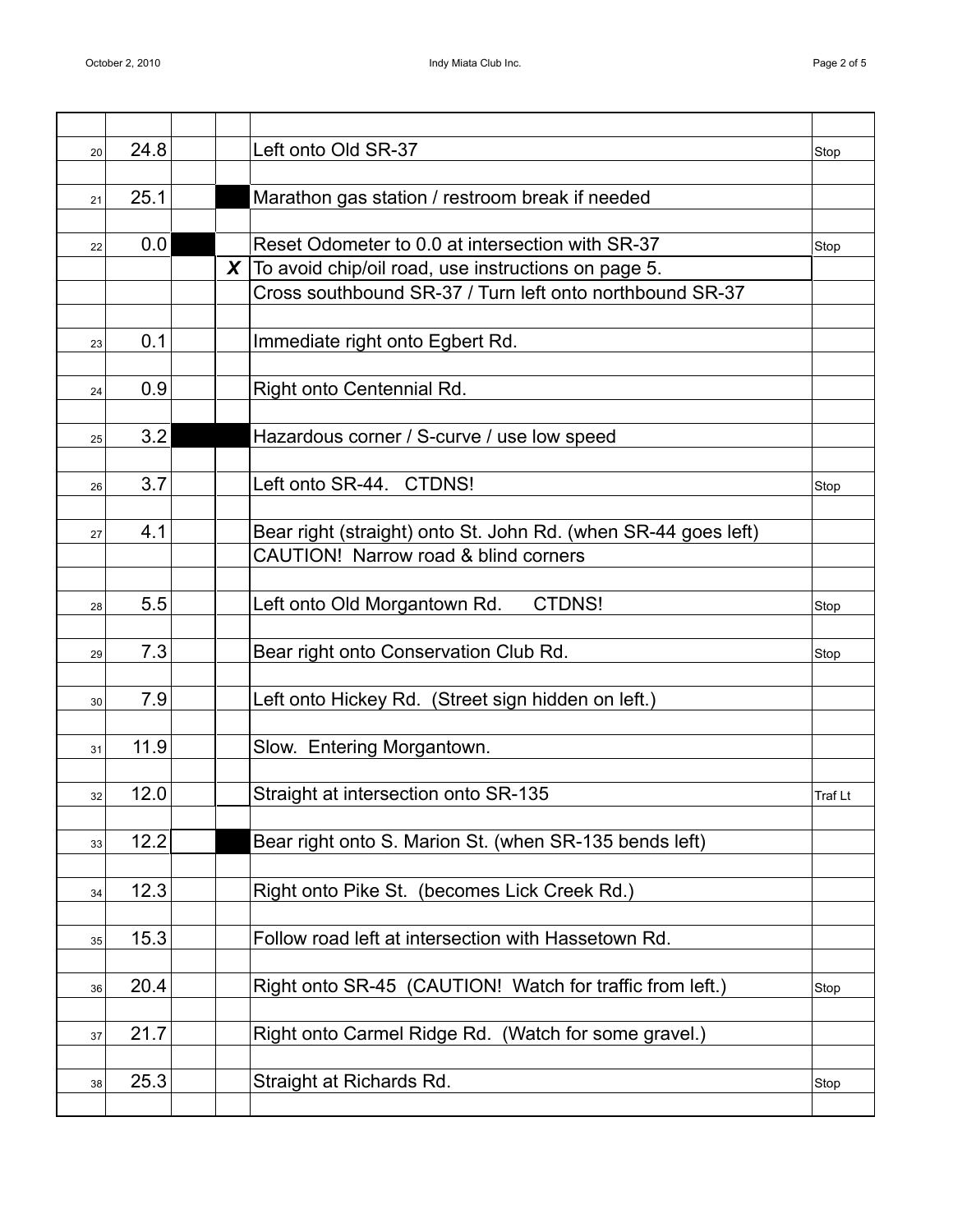| 39 | 26.7 | Bear right onto Short Chute Rd (Mt Zion on left.)          |       |
|----|------|------------------------------------------------------------|-------|
|    |      |                                                            |       |
| 40 | 27.7 | Bear left onto Lick Creek Rd. (CAUTION! CTDNS)             | Stop  |
|    |      |                                                            |       |
| 41 | 29.2 | Left onto Mahalasville Rd. (Caution, watch on-coming traf) |       |
|    |      |                                                            |       |
| 42 | 30.9 | Right onto Whetstine Rd.                                   |       |
|    |      |                                                            |       |
| 43 | 31.4 | Left onto Railroad Rd.                                     |       |
|    |      |                                                            |       |
| 44 | 31.8 | <b>Right onto Red Bud Lane</b>                             |       |
|    |      |                                                            |       |
| 45 | 33.0 | Left onto Sedwick Rd. (T-intersection)                     |       |
|    | 35.4 | Right onto Voyles Rd.                                      |       |
| 46 |      |                                                            |       |
| 47 | 37.2 | Left onto Townsend Rd. (No street sign)                    | Yield |
|    |      |                                                            |       |
| 48 | 39.4 | Right onto Mahalasville Rd.                                | Stop  |
|    |      |                                                            |       |
| 49 | 41.0 | Left onto Low Gap Rd.- Watch for rough spots first 1/2 mi. |       |
|    |      |                                                            |       |
| 50 | 48.6 | Right at Y onto Anderson Rd                                | Stop  |
|    |      |                                                            |       |
| 51 | 49.8 | Right onto Bean Blossom Rd. (No street sign)               |       |
|    |      | CAUTION! Winding road / blind hills                        |       |
|    |      |                                                            |       |
| 52 | 0.0  | Left at T-intersection in park.                            | Stop  |
|    |      | Reset odometer to 0.0.                                     |       |
|    |      | Park outhouse available.                                   |       |
|    |      |                                                            |       |
| 53 | 2.8  | Bear right onto Old SR-37 exiting park.                    |       |
|    |      |                                                            |       |
| 54 | 4.5  | Bear left onto Pine Blvd.                                  |       |
|    |      |                                                            |       |
| 55 | 5.1  | Straight across SR-37. CAUTION! CTDNS                      | Stop  |
|    |      |                                                            |       |
| 56 | 5.3  | Turn left onto Turkey Track Rd.<br>(T-intersection)        |       |
|    |      |                                                            |       |
| 57 | 5.7  | Bear right onto Bryant's Creek Rd.                         |       |
|    |      |                                                            |       |
| 58 | 8.8  | Turn right onto Paragon Rd.                                | Stop  |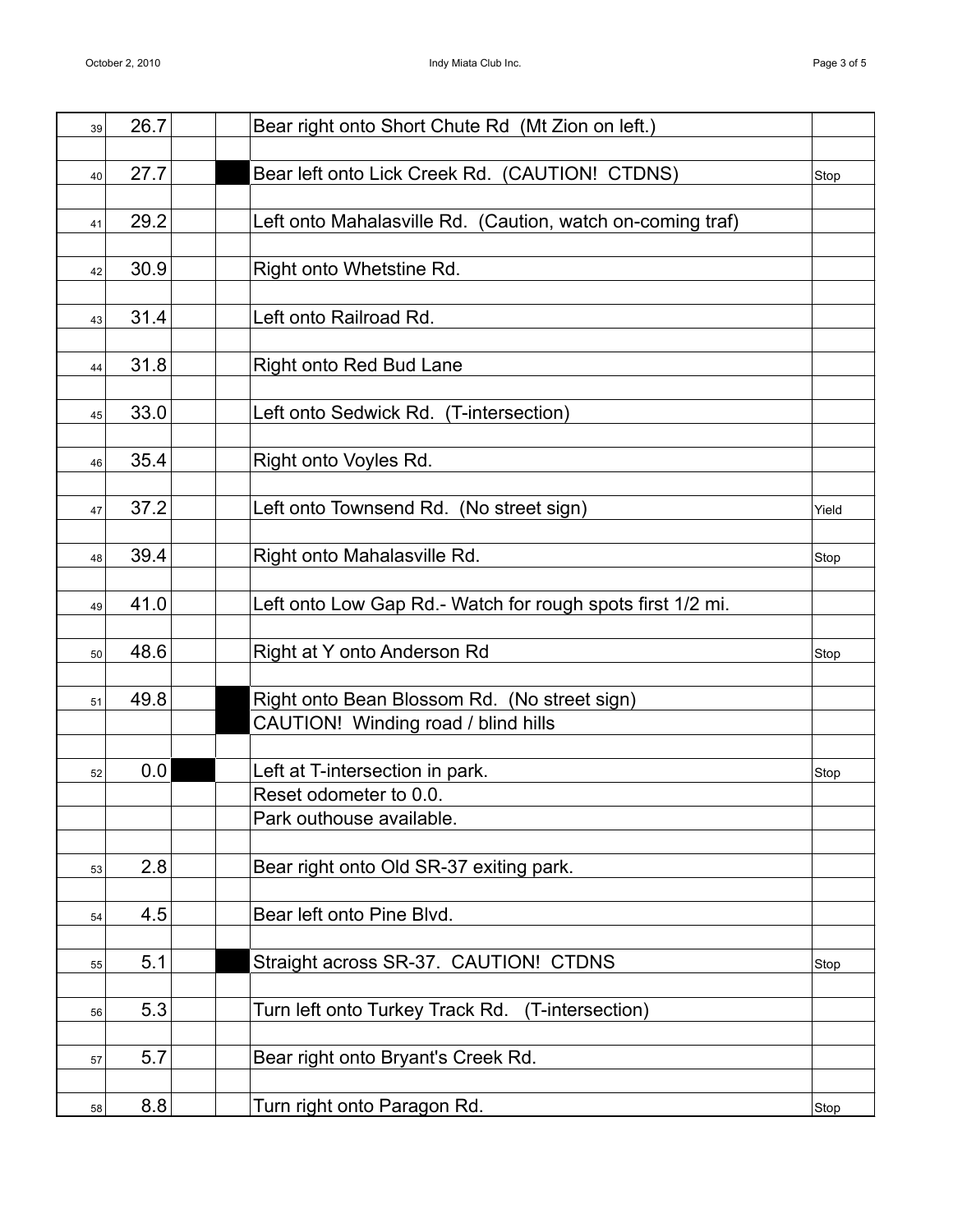| 59     | 9.3  | Bear left onto Godsey Rd. (Y-intersection)             |      |
|--------|------|--------------------------------------------------------|------|
|        |      |                                                        |      |
| 60     | 11.6 | Bear left again on Godsey Rd.                          |      |
|        |      |                                                        |      |
| 61     | 12.8 | Straight across SR-37 onto Liberty Church Rd. CAUTION! | Stop |
|        |      |                                                        |      |
| 62     |      | Immediate right onto Old SR-37                         |      |
|        |      |                                                        |      |
| 63     | 13.1 | Left onto Hacker Creek Rd.                             |      |
|        |      |                                                        |      |
| 64     | 14.4 | Left onto Hinson Rd.                                   |      |
|        |      | Left at T-intersection.                                |      |
| 65     | 15.5 |                                                        | Stop |
|        | 16.5 | CAUTION! Slow for Blind crest.                         |      |
| 66     |      |                                                        |      |
|        | 17.0 | Left at T-intersection (Jordon Rd.)                    |      |
| 67     |      |                                                        |      |
| 68     |      | Continue straight at left arrow.                       |      |
|        |      |                                                        |      |
| 69     | 20.8 | Left into parking lot at Indy Family Restaurant.       |      |
|        |      | (@ intersection with SR-37, in Martinsville)           |      |
|        |      |                                                        |      |
|        |      |                                                        |      |
|        |      |                                                        |      |
|        |      |                                                        |      |
|        |      |                                                        |      |
|        |      |                                                        |      |
| 22-alt |      | Alternate route instructions                           |      |
|        |      |                                                        |      |
| 23-alt |      | Right onto SR-37 South                                 |      |
|        |      |                                                        |      |
| 24-alt |      | Left onto SR-252                                       |      |
|        |      |                                                        |      |
|        |      | Right onto SR-135                                      |      |
|        |      | Return to instruction line #33 on page 2.              |      |
|        |      |                                                        |      |
|        |      |                                                        |      |
|        |      |                                                        |      |
|        |      |                                                        |      |
|        |      |                                                        |      |